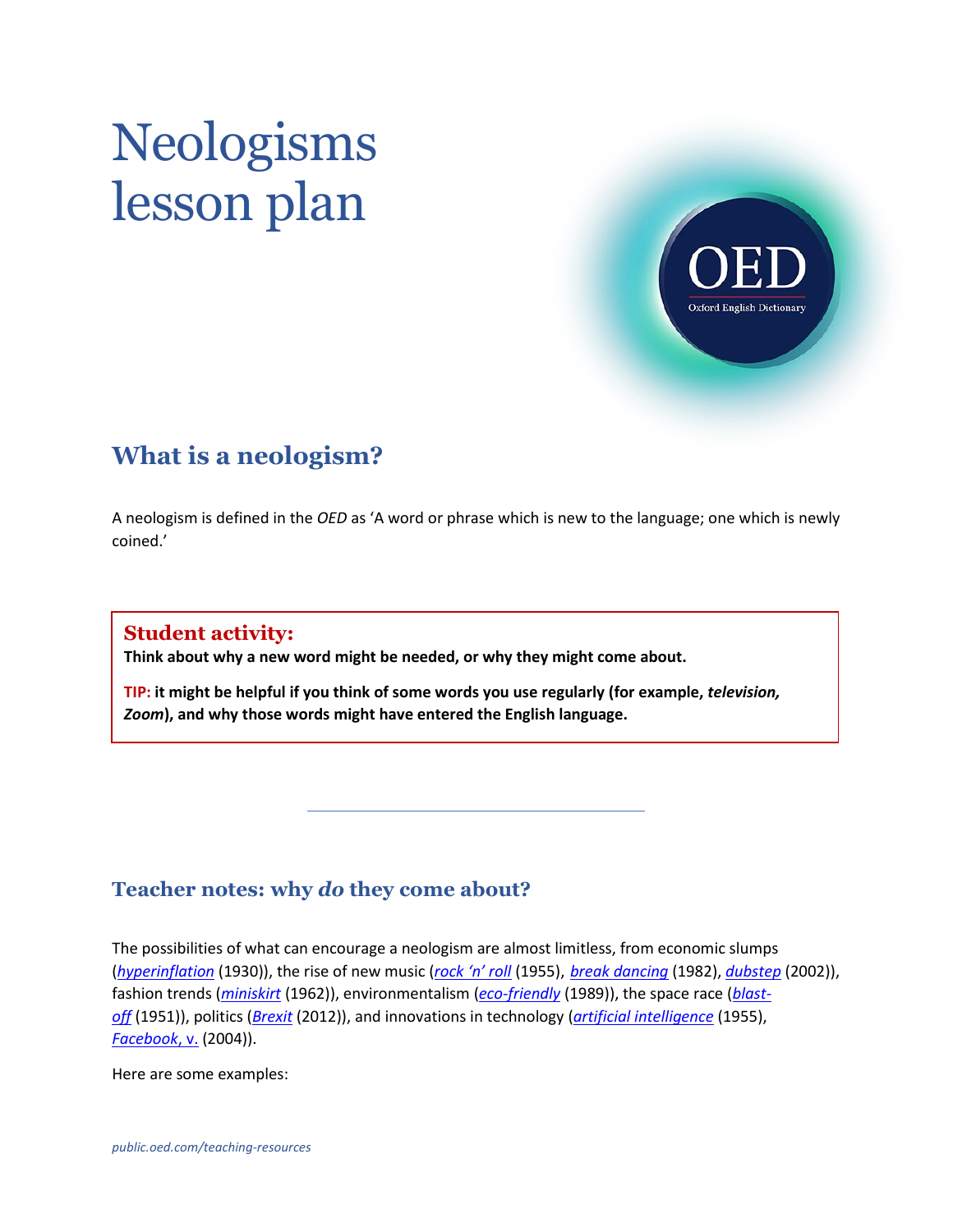#### **Wars**

All wars tend to speed up technological and organizational innovation, which in turn spawns brand-new words or terminology adapted from existing words. *[Shell shock](https://www.oed.com/view/Entry/413064)* (1915) is among the new terms which emerged in the First World War. The Second World War gave us *[blitz](http://www.oed.com/view/Entry/20317)* (1940), *[napalm bomb](http://www.oed.com/view/Entry/125006#eid35316954)* (1945), and *[jeep](http://www.oed.com/view/Entry/100971)* (1941).

*You can read more about words from this era at:<https://public.oed.com/blog/words-from-the-1940s/>*

*And read more about words related to this subject at: [https://public.oed.com/blog/june-2014-update-](https://public.oed.com/blog/june-2014-update-100-words-that-define-world-war-i/)[100-words-that-define-world-war-i/](https://public.oed.com/blog/june-2014-update-100-words-that-define-world-war-i/)*

#### **Pandemics and epidemics**

It is a rare experience for lexicographers to observe an exponential rise in usage of a single word in a very short period of time, and for that word to come overwhelmingly to dominate global discourse, even to the exclusion of most other topics. *[Covid-19](https://oed.com/view/Entry/88575495)*, a shortening of *coronavirus disease 2019*, and its various manifestations did just that. It is a consistent theme of lexicography that great social change brings great linguistic change, and that has never been truer than during the coronavirus pandemic. Other words which became familiar during the pandemic through the news, social media, and government briefings and edicts have been around for years (many date from the nineteenth century), and while they were not neologisms during the coronavirus pandemic, they did achieve new and much wider usage.

Words in the *OED* which have come to prominence through previous pandemics or epidemics include *Ebola*, *SARS*, and the *Black Plague* and *Black Death*. Terms such as *Spanish influenza, yellow fever*, *HIV*, and *AIDS* have all entered the language because of health emergencies. Indeed, the first quotation at *self-quarantined* is a from a historical description of the plight of the English village of Eyam, which cut itself off from the rest of the country to prevent an outbreak of the bubonic plague from spreading.

*Find out more about the language of Covid-19 and other pandemic related terms here: <https://public.oed.com/blog/the-language-of-covid-19/>*

#### **Cultural movements**

South Korea's popular culture continues to rise in international popularity. South Korean director Bong Joon-ho's film Parasite made history by becoming the first non-English-language film to win a Best Picture Oscar, K-pop acts like BTS and Blackpink are global music superstars with legions of devoted fans, Korean beauty products are flying off the shelves everywhere in the world, and Korean style is now seen as the epitome of cool. We are all riding the crest of the Korean wave, and this can be felt not only in film, music, or fashion, but also in our language.

Words of Korean origin recently recorded or revised in the *OED* include:

• [aegyo, n. and adj.](https://www.oed.com/view/Entry/92467156)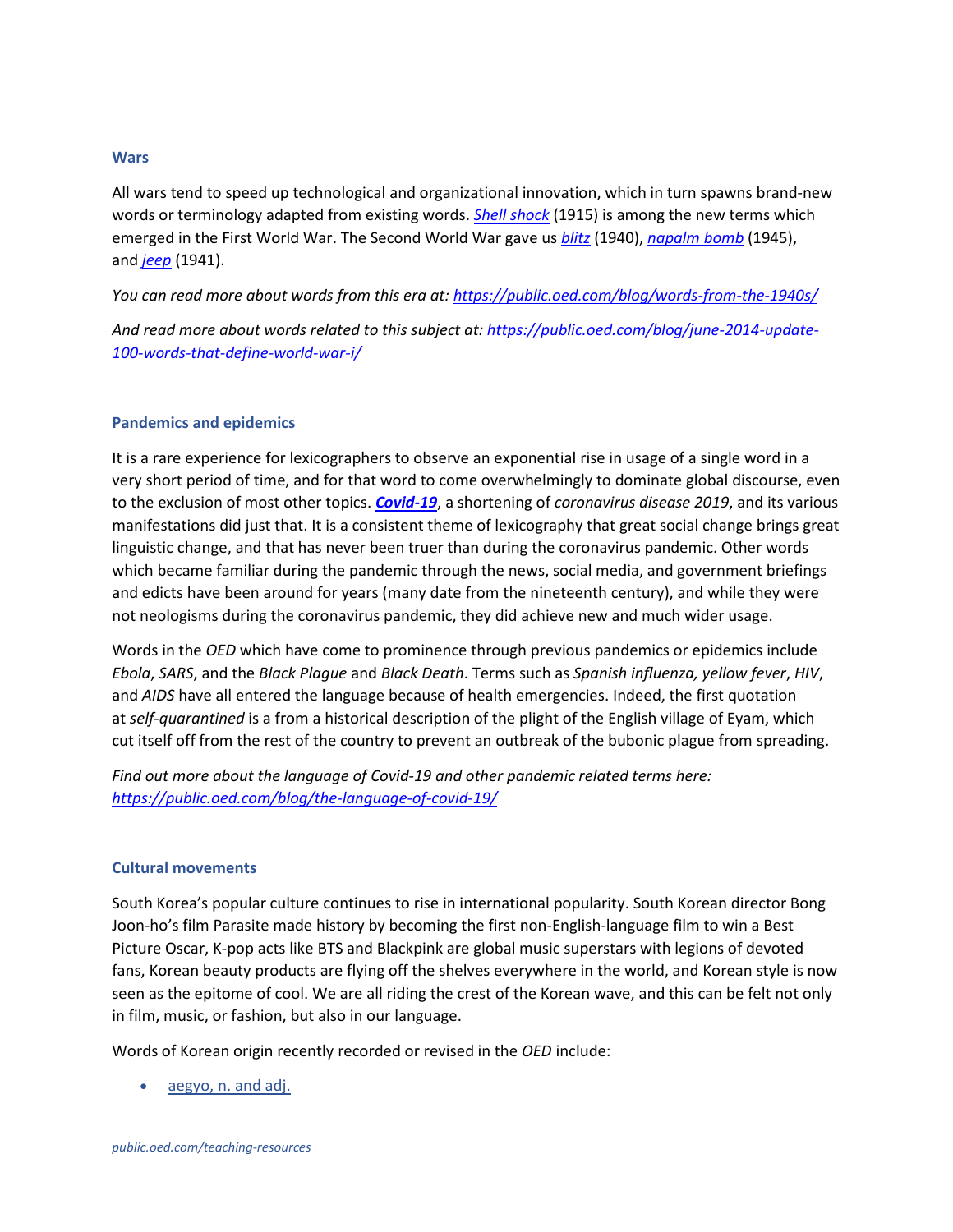- [chimaek, n.](https://www.oed.com/view/Entry/92511787)
- [daebak, n., int., and adj.](https://www.oed.com/view/Entry/92518933)
- [fighting, int.](https://www.oed.com/view/Entry/92516458)
- [hallyu, n.](https://www.oed.com/view/Entry/92458492)
- [K-drama, n.](https://www.oed.com/view/Entry/92579012)
- [kimchi, n.](https://www.oed.com/view/Entry/103422)
- [K-pop, n.](https://www.oed.com/view/Entry/92768206)

Words come into the English language in all manner of ways. The *Oxford English Dictionary's* mission is to record all of these word stories, capturing their development as they continue to unfold.

## **Interactive guide:**

Visit ou[r interactive OED guide](https://public.oed.com/how-words-enter-the-OED/graphic/) (https://public.oed.com/how-words-enter-the-OED/graphic) to find out how words enter the dictionary, before completing the final activity.



*Please note that the interactive feature contains a term which may not be suitable for very young audiences, but you can refer to this page instead if needed: [https://public.oed.com/how-words-enter](https://public.oed.com/how-words-enter-the-oed/)[the-oed/](https://public.oed.com/how-words-enter-the-oed/)*